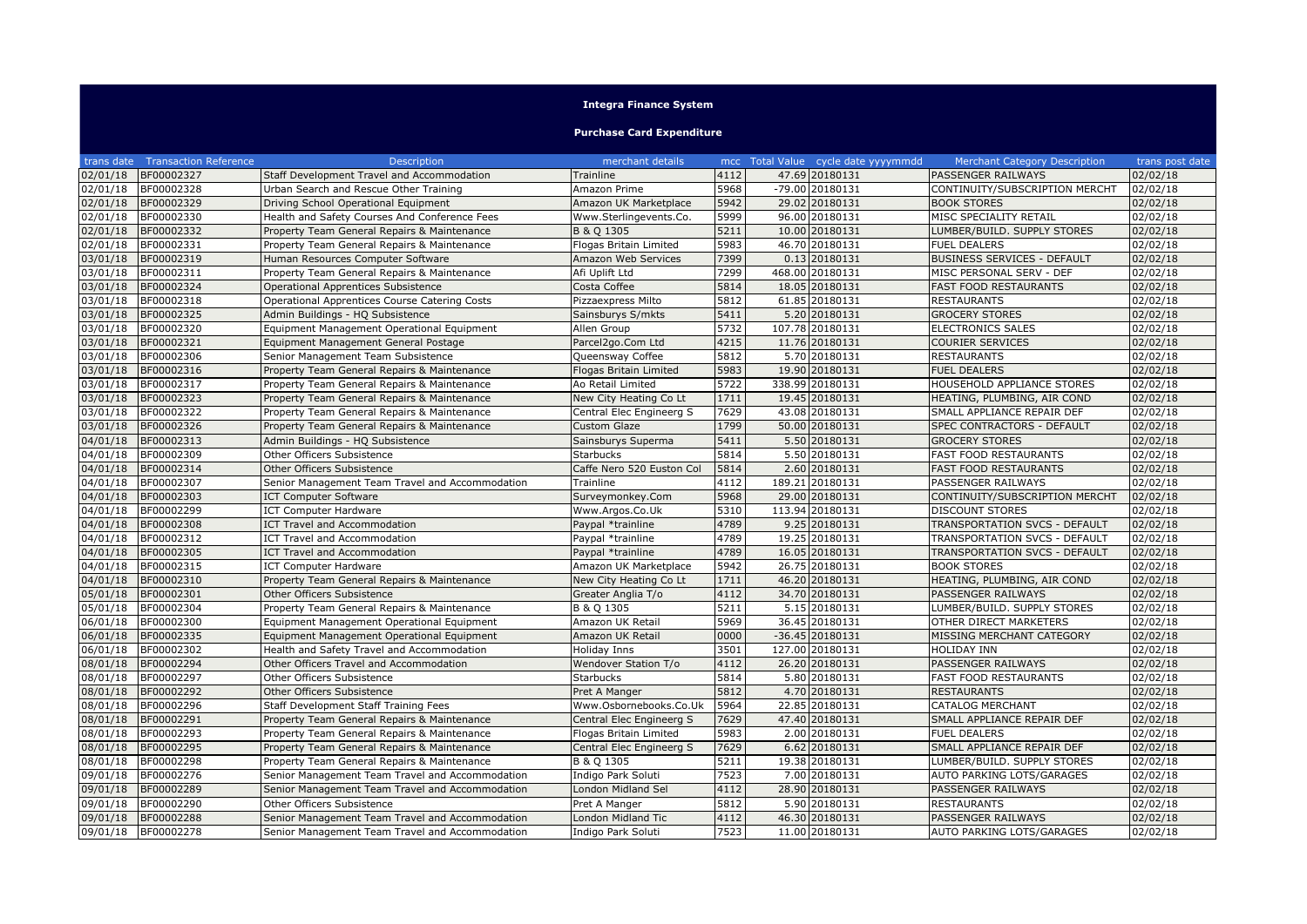| 10/01/18 | BF00002277 | Human Resources Course Catering Costs                 | Waitrose                      | 5411 | 8.45 20180131   | <b>GROCERY STORES</b>           | 02/02/18 |
|----------|------------|-------------------------------------------------------|-------------------------------|------|-----------------|---------------------------------|----------|
| 10/01/18 | BF00002287 | <b>Staff Development Subsistence</b>                  | The Akeman Inn                | 5812 | 36.46 20180131  | <b>RESTAURANTS</b>              | 02/02/18 |
| 10/01/18 | BF00002277 | Human Resources Course Catering Costs                 | Waitrose                      | 5411 | 0.78 20180131   | <b>GROCERY STORES</b>           | 02/02/18 |
| 10/01/18 | BF00002270 | Operational Training Water Awareness Training         | Premier Inn44011295           | 3811 | 269.97 20180131 | PREMIER INN                     | 02/02/18 |
| 10/01/18 | BF00002284 | Senior Management Team Travel and Accommodation       | London Midland Tic            | 4112 | 22.60 20180131  | PASSENGER RAILWAYS              | 02/02/18 |
| 10/01/18 | BF00002272 | Transport and Workshops Protective Clothing           | Www.Toolstation.Com           | 5251 | 49.98 20180131  | <b>HARDWARE STORES</b>          | 02/02/18 |
| 10/01/18 | BF00002286 | Other Officers Subsistence                            | Pret A Manger                 | 5812 | 4.75 20180131   | <b>RESTAURANTS</b>              | 02/02/18 |
| 10/01/18 | BF00002280 | Research and Development Operational Equipment        | Parcel2go.Com Ltd             | 4215 | 14.66 20180131  | <b>COURIER SERVICES</b>         | 02/02/18 |
| 10/01/18 | BF00002279 | Research and Development Breathing Apparatus          | Parcel2go.Com Ltd             | 4215 | 11.76 20180131  | <b>COURIER SERVICES</b>         | 02/02/18 |
| 10/01/18 | BF00002271 | Winslow Fire Station Cleaning Materials               | Amazon Eu Amazon.Co.Uk        | 5999 | 38.98 20180131  | MISC SPECIALITY RETAIL          | 02/02/18 |
| 10/01/18 | BF00002285 | Senior Management Team Travel and Accommodation       | Greater Anglia                | 4112 | 23.10 20180131  | PASSENGER RAILWAYS              | 02/02/18 |
| 10/01/18 | BF00002282 | <b>ICT Computer Hardware</b>                          | Amazon UK Marketplace         | 5942 | 24.99 20180131  | <b>BOOK STORES</b>              | 02/02/18 |
| 10/01/18 | BF00002282 | <b>ICT Computer Hardware</b>                          | Amazon UK Marketplace         | 5942 | 5.99 20180131   | <b>BOOK STORES</b>              | 02/02/18 |
| 10/01/18 | BF00002275 | Property Team General Repairs & Maintenance           | Flogas Britain Limited        | 5983 | 3.50 20180131   | <b>FUEL DEALERS</b>             | 02/02/18 |
| 10/01/18 | BF00002283 | Property Team General Repairs & Maintenance           | B & Q 1305                    | 5211 | 6.13 20180131   | LUMBER/BUILD. SUPPLY STORES     | 02/02/18 |
| 10/01/18 | BF00002281 | Property Team General Repairs & Maintenance           | 3 Counties Timb & Buil        | 5211 | 64.66 20180131  | LUMBER/BUILD. SUPPLY STORES     | 02/02/18 |
| 11/01/18 | BF00002269 | Research and Development Operational Equipment        | Yellow Shield Ltd             | 7399 | 487.92 20180131 | BUSINESS SERVICES - DEFAULT     | 02/02/18 |
| 11/01/18 | BF00002267 | Protection Course Catering Costs                      | Co-Op Group 350126            | 5411 | 7.00 20180131   | <b>GROCERY STORES</b>           | 02/02/18 |
| 11/01/18 | BF00002274 | Staff Development Staff Training Fees                 | Www.Cips.Org                  | 8699 | 126.48 20180131 | MEMBER ORGANIZATIONS - DEF      | 02/02/18 |
| 11/01/18 | BF00002265 | Operational Assurance Travel and Accommodation        | Premier Inn44027580           | 3811 | 127.98 20180131 | PREMIER INN                     | 02/02/18 |
| 11/01/18 | BF00002266 | Prevention Travel and Accommodation                   | Virgin Trains                 | 4112 | 120.95 20180131 | PASSENGER RAILWAYS              | 02/02/18 |
| 11/01/18 | BF00002268 | Property Team General Repairs & Maintenance           | Central Elec Engineerg S      | 7629 | 17.78 20180131  | SMALL APPLIANCE REPAIR DEF      | 02/02/18 |
| 11/01/18 | BF00002273 | Property Team General Repairs & Maintenance           | Flogas Britain Limited        | 5983 | 31.70 20180131  | <b>FUEL DEALERS</b>             | 02/02/18 |
| 11/01/18 | BF00002214 | Property Team General Repairs & Maintenance           | B & Q 1345                    | 5211 | 3.31 20180131   | LUMBER/BUILD. SUPPLY STORES     | 02/02/18 |
| 12/01/18 | BF00002263 | Property Team General Repairs & Maintenance           | <b>Screwfix Direct</b>        | 5211 | 21.78 20180131  | LUMBER/BUILD. SUPPLY STORES     | 02/02/18 |
| 12/01/18 | BF00002264 | Property Team General Repairs & Maintenance           | B & Q 1345                    | 5211 | 86.65 20180131  | LUMBER/BUILD. SUPPLY STORES     | 02/02/18 |
| 15/01/18 | BF00002262 | Operational Apprentices Subsistence                   | Costa Coffee 43036170         | 5814 | 12.20 20180131  | <b>FAST FOOD RESTAURANTS</b>    | 02/02/18 |
| 15/01/18 | BF00002261 | Corporate Planning Travel and Accommodation           | <b>Hilton Hotels</b>          | 3504 | 83.20 20180131  | <b>HILTON</b>                   | 02/02/18 |
| 15/01/18 | BF00002337 | Human Resources Travel and Accommodation              | Premier Inn 44536670          | 5812 | 136.50 20180131 | <b>RESTAURANTS</b>              | 02/02/18 |
| 15/01/18 | BF00002260 | Senior Management Team Courses And Conference Fees    | Www.Cfoaservices.Co.Uk        | 8699 | 150.00 20180131 | MEMBER ORGANIZATIONS - DEF      | 02/02/18 |
| 16/01/18 | BF00002256 | <b>Staff Development Subsistence</b>                  | <b>Starbucks</b>              | 5814 | 7.93 20180131   | FAST FOOD RESTAURANTS           | 02/02/18 |
| 16/01/18 | BF00002336 | Equipment Management Operational Equipment            | Costco.Co.Uk                  | 5300 | 79.96 20180131  | <b>WHOLESALE CLUBS</b>          | 02/02/18 |
| 16/01/18 | BF00002259 | Health and Safety Travel and Accommodation            | Tsgn                          | 4112 | 54.00 20180131  | PASSENGER RAILWAYS              | 02/02/18 |
| 16/01/18 | BF00002255 | Other Officers Subsistence                            | <b>Starbucks</b>              | 5814 | 5.80 20180131   | FAST FOOD RESTAURANTS           | 02/02/18 |
| 16/01/18 | BF00002253 | Other Officers Subsistence                            | Caffe Nero 520 Euston Col     | 5814 | 2.90 20180131   | <b>FAST FOOD RESTAURANTS</b>    | 02/02/18 |
| 16/01/18 | BF00002257 | Staff Development Staff Training Fees                 | Acca                          | 8641 | 132.00 20180131 | CIVIC/SOCIAL/FRATERNAL ASSC     | 02/02/18 |
| 16/01/18 | BF00002258 | Procurement Courses And Conference Fees               | In-Tend                       | 8249 | 42.00 20180131  | <b>VOCATIONAL/TRADE SCHOOLS</b> | 02/02/18 |
| 17/01/18 | BF00002252 | Staff Development Staff Training Fees                 | Www.Motor.Org.Uk              | 5999 | 81.60 20180131  | MISC SPECIALITY RETAIL          | 02/02/18 |
| 17/01/18 | BF00002251 | Senior Management Team Travel and Accommodation       | Greater Anglia T/o            | 4112 | 23.10 20180131  | PASSENGER RAILWAYS              | 02/02/18 |
| 17/01/18 | BF00002247 | Procurement Travel and Accommodation                  | Premier Inn4452310            | 3811 | 37.00 20180131  | PREMIER INN                     | 02/02/18 |
| 17/01/18 | BF00002254 | Procurement Travel and Accommodation                  | Virgin Trains                 | 4112 | 164.60 20180131 | PASSENGER RAILWAYS              | 02/02/18 |
| 18/01/18 | BF00002241 | Transport and Workshops Spares for Lease Cars         | Grovebury Cars Ltd            | 5511 | 87.91 20180131  | AUTOMOBILE DEALERS AND LEASING  | 02/02/18 |
| 18/01/18 | BF00002246 | Other Officers Subsistence                            | Liverpool Lime Street         | 4112 | 66.90 20180131  | PASSENGER RAILWAYS              | 02/02/18 |
| 18/01/18 | BF00002239 | Other Officers Subsistence                            | <b>Hmshost Euston Station</b> | 5812 | 1.70 20180131   | <b>RESTAURANTS</b>              | 02/02/18 |
| 18/01/18 | BF00002248 | Research and Development Operational Equipment        | Parcel2go.Com Ltd             | 4215 | 11.76 20180131  | COURIER SERVICES                | 02/02/18 |
| 18/01/18 | BF00002244 | Democratic Representation Courses And Conference Fees | Tickets08712200260            | 7922 | 52.15 20180131  | THEATRICAL PRODUCERS            | 02/02/18 |
| 18/01/18 | BF00002249 | Procurement Travel and Accommodation                  | <b>Virgin Trains</b>          | 4112 | 79.80 20180131  | PASSENGER RAILWAYS              | 02/02/18 |
| 18/01/18 | BF00002249 | Finance Travel and Accommodation                      | Virgin Trains                 | 4112 | 159.60 20180131 | PASSENGER RAILWAYS              | 02/02/18 |
| 18/01/18 | BF00002243 | <b>BASI Project Travel and Accommodation</b>          | Trainline                     | 4112 | 134.30 20180131 | PASSENGER RAILWAYS              | 02/02/18 |
| 18/01/18 | BF00002242 | Property Team General Repairs & Maintenance           | C H Morgan & Co Ltd           | 5085 | 13.50 20180131  | INDUSTRIAL SUPPLIES - DEF       | 02/02/18 |
| 18/01/18 | BF00002245 | Property Team General Repairs & Maintenance           | Flogas Britain Limited        | 5983 | 4.00 20180131   | <b>FUEL DEALERS</b>             | 02/02/18 |
| 18/01/18 | BF00002250 | Property Team General Repairs & Maintenance           | Briants Of Risborough Lt      | 5712 | 47.40 20180131  | FURNITURE/EQUIP STORES          | 02/02/18 |
| 19/01/18 | BF00002230 | Other Officers Subsistence                            | London Fire Brigade           | 5814 | 4.36 20180131   | <b>FAST FOOD RESTAURANTS</b>    | 02/02/18 |
| 19/01/18 | BF00002231 | Other Officers Travel and Accommodation               | Wendover Station T/o          | 4112 | 26.20 20180131  | PASSENGER RAILWAYS              | 02/02/18 |